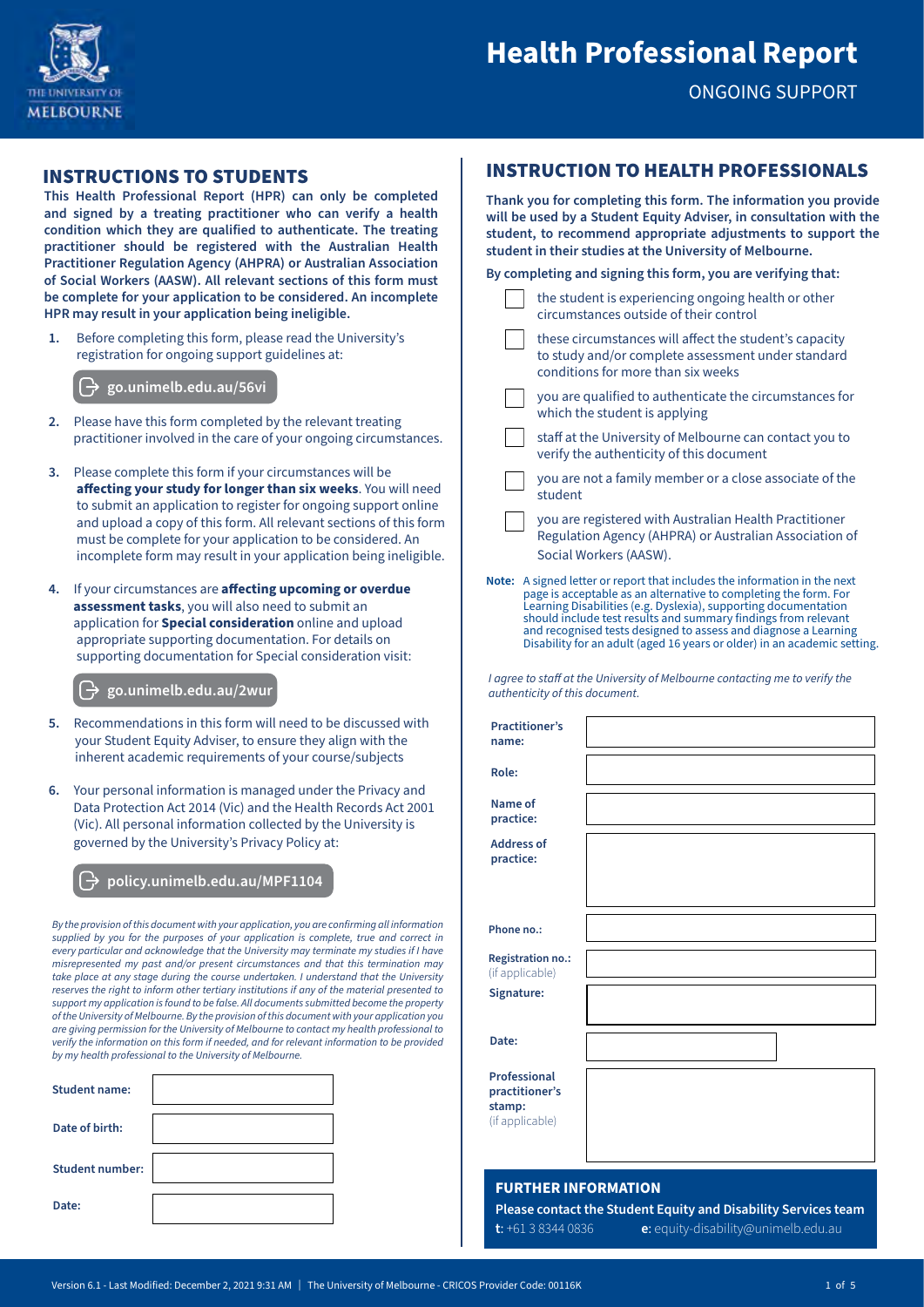

ONGOING SUPPORT

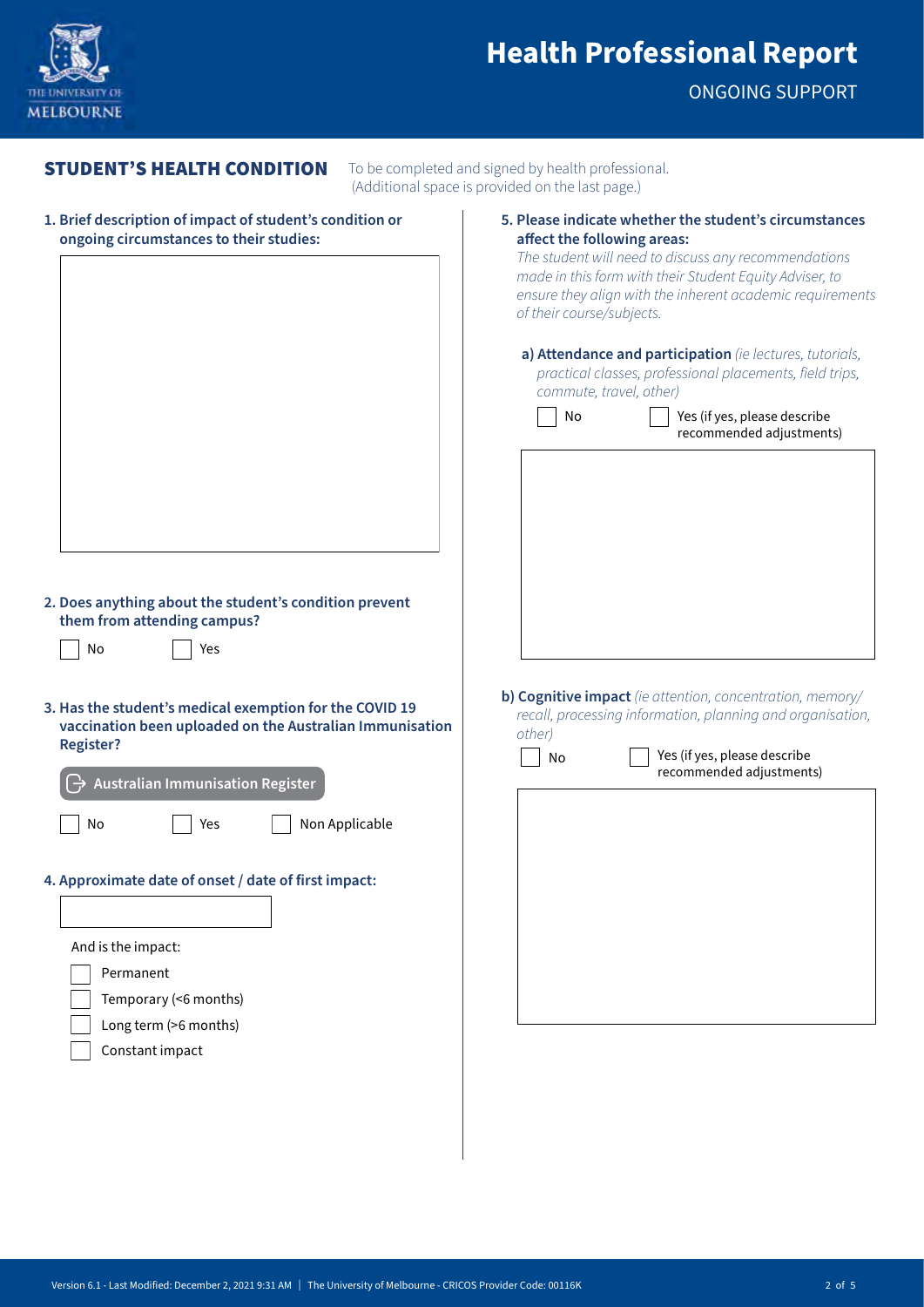

ONGOING SUPPORT

| <b>STUDENT'S HEALTH CONDITION</b>                                                                                                                                         | To be completed and signed by health professional.<br>(Additional space is provided on the last page.)                                                   |  |
|---------------------------------------------------------------------------------------------------------------------------------------------------------------------------|----------------------------------------------------------------------------------------------------------------------------------------------------------|--|
| c) Reading and writing (ie handwriting, typing, spelling/<br>punctuation, reading speed, comprehension, print size,<br>any accessible formatting requirements)            | f) Exam-based assessment (ie ability to complete<br>assessment under exam or test conditions)<br>No<br>Yes (if yes, please include any                   |  |
| Yes (if yes, please describe<br>No<br>recommended adjustments)                                                                                                            | requirements for equipment,<br>technology, ergonomic furniture,<br>food/drink/medication, etc. as<br>applicable)                                         |  |
|                                                                                                                                                                           |                                                                                                                                                          |  |
| d) Physical/mobility (ie standard lecture/classroom<br>seating, capacity to sit or stand for extended periods,<br>moving between class venues, manual tasks in practical/ | g) Presentation or performance (ie, ability to deliver an<br>oral presentation or perform a piece of music, theatre or<br>production before an audience) |  |
| lab classes, other)<br>Yes (if yes, please describe<br>No<br>recommended adjustments)                                                                                     | Yes (if yes, please describe<br>No<br>recommended adjustments)                                                                                           |  |
|                                                                                                                                                                           |                                                                                                                                                          |  |
| e) Assignment-based assessment (ie ability to prepare                                                                                                                     | h) Clinical placement or lab work with hazardous material                                                                                                |  |
| and submit essays, assignments, reports etc. within set<br>timeframes)<br>Yes (if yes, please describe<br>No<br>recommended adjustments)                                  | Yes (if yes, please describe<br>No<br>recommended adjustments)                                                                                           |  |
|                                                                                                                                                                           |                                                                                                                                                          |  |
|                                                                                                                                                                           |                                                                                                                                                          |  |
|                                                                                                                                                                           |                                                                                                                                                          |  |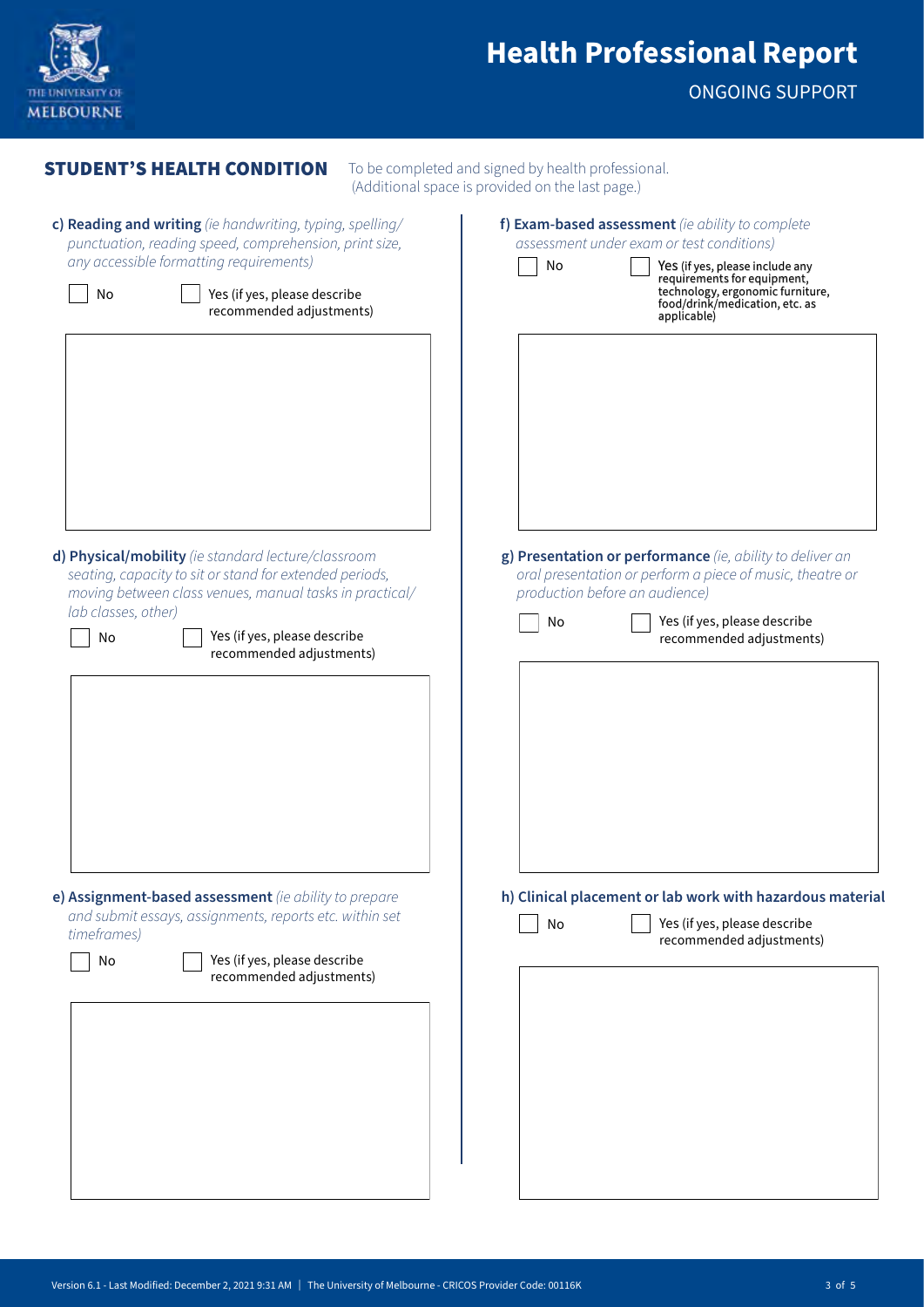

ONGOING SUPPORT

**STUDENT'S HEALTH CONDITION** To be completed and signed by health professional. (Additional space is provided on the last page.)

**i) Other** *(if not related to any of the above, please describe, add specific recommendations, if any)*

Privacy statement

The collection of personal information by the University of Melbourne (University) is governed by the Privacy and Data Protection Act 2014 (Vic) and Health Records Act 2001 (Vic) (together, Privacy Laws). The University is to protecting your privacy and processing your personal information fairly and lawfully in compliance with the Privacy Laws and the GDPR, as applicable. The Student Equity and Disability Services team is requesting the<br>inf [obligations/privacy/privacy-statements/student-privacy-statement\)](https://about.unimelb.edu.au/strategy/governance/compliance-obligations/privacy/privacy-statements/student-privacy-statement).